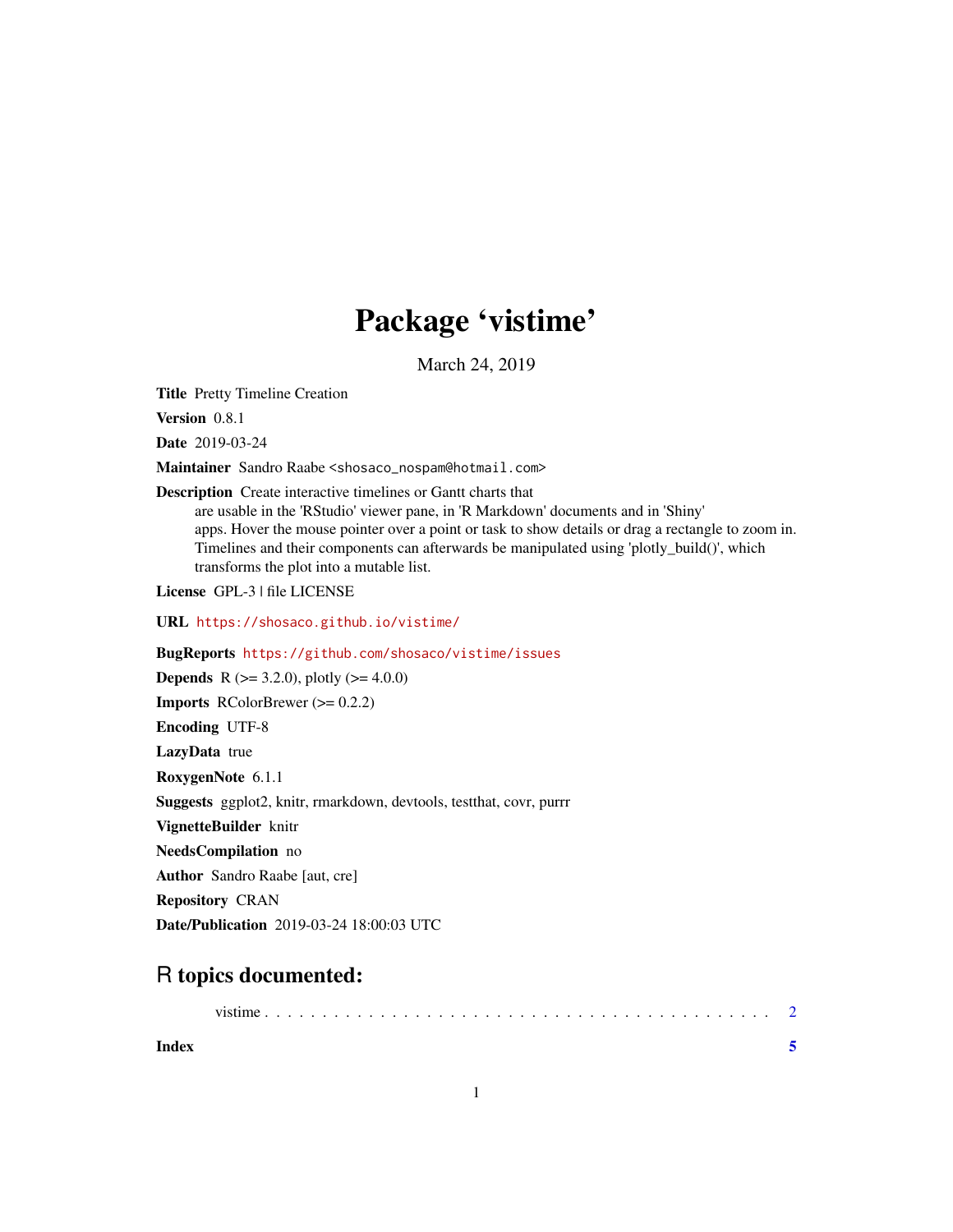<span id="page-1-0"></span>

#### Description

Visualize interactive timelines offline.

Provide a data frame with event data to create a visual timeline plot. Simplest drawable dataframe can have columns 'event' and 'start'.

#### Usage

```
vistime(data, events = "event", start = "start", end = "end",
 groups = "group", colors = "color", fontcolors = "fontcolor",
  tooltips = "tooltip", linewidth = NULL, title = NULL,
  showLabels = NULL, show_labels = TRUE, lineInterval = NULL,
 background_lines = 10)
```
#### Arguments

| data             | (required) data. frame that contains the data to be visualised                                                                                                                               |
|------------------|----------------------------------------------------------------------------------------------------------------------------------------------------------------------------------------------|
| events           | (optional) the column name in data that contains event names. Default: event.                                                                                                                |
| start            | (optional, character) the column name in data that contains start dates. Default:<br>start.                                                                                                  |
| end              | (optional, character) the column name in data that contains end dates. Default:<br>end.                                                                                                      |
| groups           | (optional, character) the column name in data to be used for grouping. Default:<br>group.                                                                                                    |
| colors           | (optional, character) the column name in data that contains colors for events.<br>Default: <i>color</i> , if not present, colors are chosen via RColorBrewer.                                |
| fontcolors       | (optional, character) the column name in data that contains the font color for<br>event labels. Default: <i>fontcolor</i> , if not present, color will be black.                             |
| tooltips         | (optional, character) the column name in data that contains the mouseover<br>tooltips for the events. Default: tooltip, if not present, then tooltips are build<br>from event name and date. |
| linewidth        | (optional, numeric) the linewidth (in pixel) for the events (typically used for<br>large amount of parallel events). Default: heuristic value.                                               |
| title            | (optional, character) the title to be shown on top of the timeline. Default: NULL.                                                                                                           |
| showLabels       | deprecated and replaced by argument show_labels.                                                                                                                                             |
| show_labels      | (optional, boolean) choose whether or not event labels shall be visible. Default:<br>TRUE.                                                                                                   |
| lineInterval     | deprecated, use argument background_lines instead.                                                                                                                                           |
| background_lines |                                                                                                                                                                                              |
|                  | (optional, integer) the number of vertical lines to draw in the background to<br>demonstrate structure (default: 10). Less means more memory-efficient plot.                                 |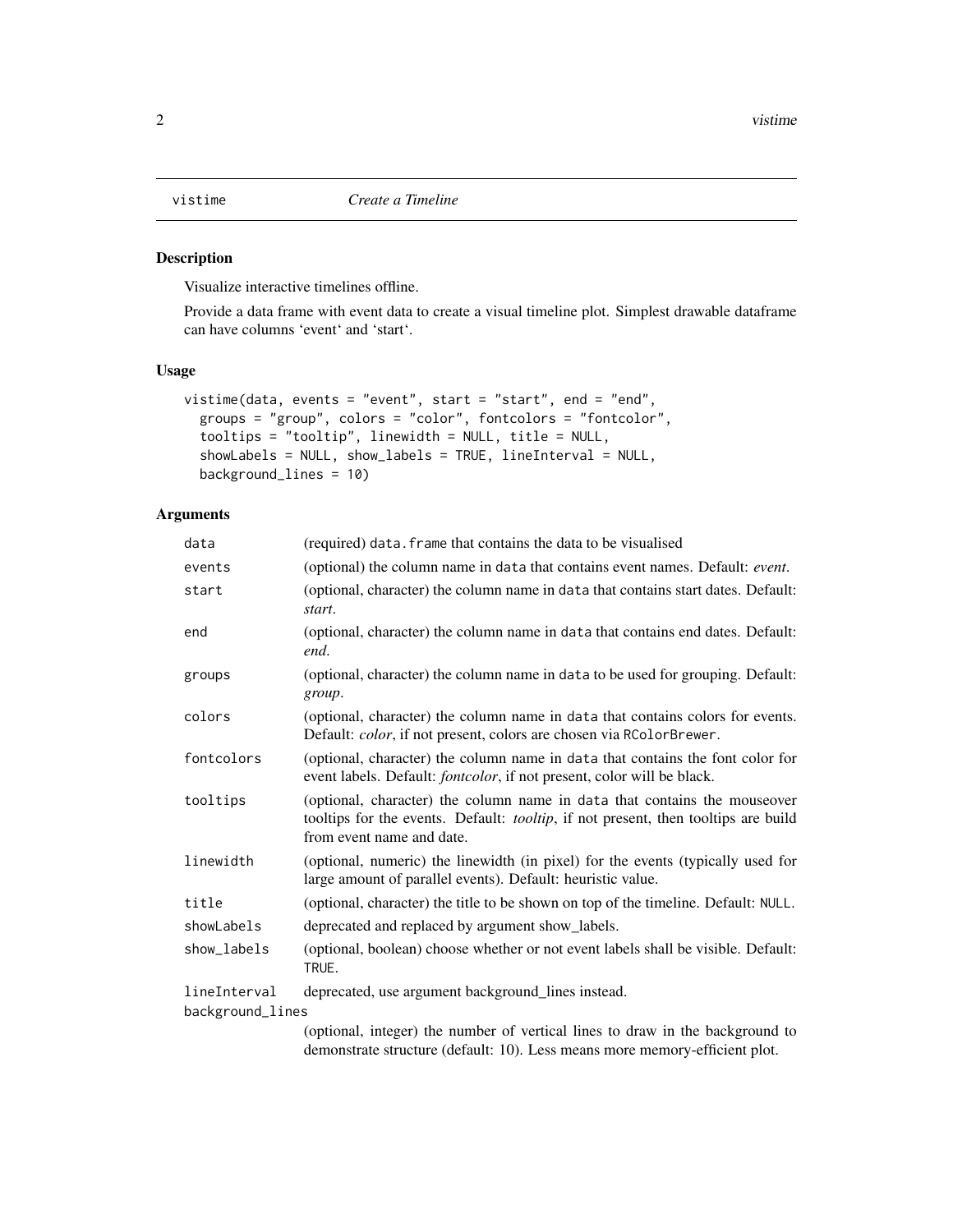#### vistime 3

#### Value

vistime returns an object of class plotly and htmlwidget.

#### Author(s)

Sandro Raabe <shosaco\_nospam@hotmail.com>

#### Examples

```
# presidents and vice presidents
pres <- data.frame(
  Position = rep(c("President", "Vice"), each = 3),Name = c("Washington", rep(c("Adams", "Jefferson"), 2), "Burr"),
  start = c("1789-03-29", "1797-02-03", "1801-02-03"),
  end = c("1797-02-03", "1801-02-03", "1809-02-03"),
  color = c("#cbb69d", "#603913", "#c69c6e"),
  fontcolor = c("black", "white", "black")
\lambdavistime(pres, events = "Position", groups = "Name", title = "Presidents of the USA")
## Not run:
# more complex and colorful example
data \leftarrow read.csv(text = "event, group, start, end, colorPhase 1,Project,2018-12-22,2018-12-23,#c8e6c9
Phase 2,Project,2018-12-23,2018-12-29,#a5d6a7
Phase 3,Project,2018-12-29,2019-01-06,#fb8c00
Phase 4,Project,2019-01-06,2019-02-02,#DD4B39
Room 334,Team 1,2018-12-22,2018-12-28,#DEEBF7
Room 335,Team 1,2018-12-28,2019-01-05,#C6DBEF
Room 335,Team 1,2019-01-05,2019-01-23,#9ECAE1
Group 1,Team 2,2018-12-22,2018-12-28,#E5F5E0
Group 2,Team 2,2018-12-28,2019-01-23,#C7E9C0
3-200,category 1,2018-12-25,2018-12-25,#1565c0
3-330,category 1,2018-12-25,2018-12-25,#1565c0
3-223,category 1,2018-12-28,2018-12-28,#1565c0
3-225,category 1,2018-12-28,2018-12-28,#1565c0
3-226,category 1,2018-12-28,2018-12-28,#1565c0
3-226,category 1,2019-01-19,2019-01-19,#1565c0
3-330,category 1,2019-01-19,2019-01-19,#1565c0
1-217.0,category 2,2018-12-27,2018-12-27,#90caf9
3-399.7,moon rising,2019-01-13,2019-01-13,#f44336
8-831.0,sundowner drink,2019-01-17,2019-01-17,#8d6e63
9-984.1,birthday party,2018-12-22,2018-12-22,#90a4ae
F01.9,Meetings,2018-12-26,2018-12-26,#e8a735
Z71,Meetings,2019-01-12,2019-01-12,#e8a735
B95.7,Meetings,2019-01-15,2019-01-15,#e8a735
T82.7,Meetings,2019-01-15,2019-01-15,#e8a735")
```
vistime(data)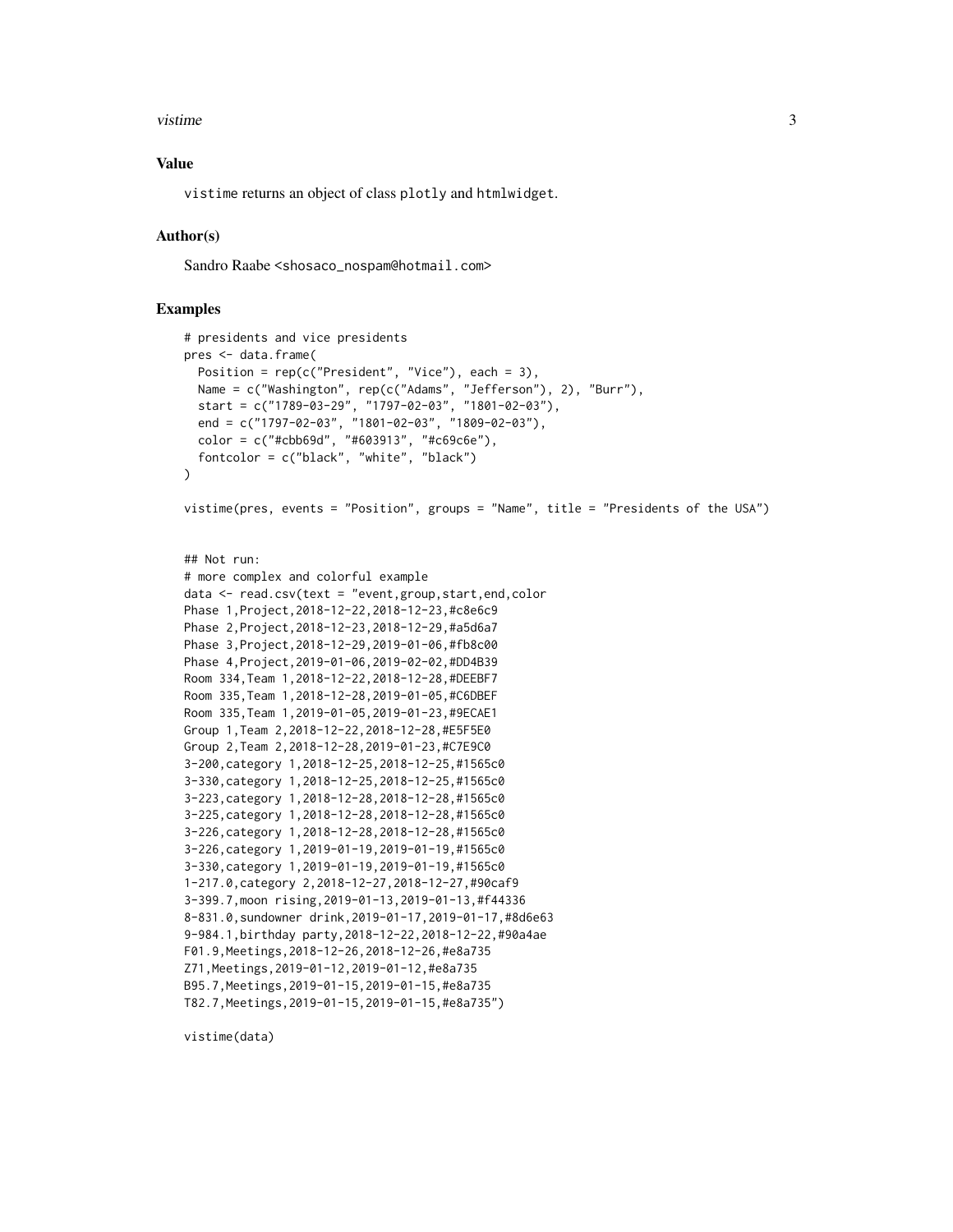```
# ------ It is possible to change all attributes of the timeline using plotly_build(),
# ------ which generates a list which can be inspected using str
p \le - vistime(data.frame(event = 1:4, start = c("2019-01-01", "2019-01-10")))
pp <- plotly_build(p) # transform into a list
# Example 1: change x axis font size:
pp$x$layout$xaxis$tickfont <- list(size = 28)
pp
# Example 2: change y axis font size (several y-axes, therefore we need a loop):
for (i in grep("yaxis*", names(pp$x$layout))) pp$x$layout[[i]]$tickfont <- list(size = 28)
pp
# Example 3: Changing events font size
for (i in 1:length(pp$x$data)) {
  if (pp$x$data[[i]]$mode == "text") pp$x$data[[i]]$textfont$size <- 28
}
pp
# or, using purrr:
text_idx <- which(purrr::map_chr(pp$x$data, "mode") == "text")
for(i in text_idx) pp$x$data[[i]]$textfont$size <- 28
pp
# Example 4: change marker size
# loop over pp$x$data, and change the marker size of all text elements to 50px
for (i in 1:length(pp$x$data)) {
 if (pp$x$data[[i]]$mode == "markers") pp$x$data[[i]]$marker$size <- 40
}
pp
# or, using purrr:
marker_idx <- which(purrr::map_chr(pp$x$data, "mode") == "markers")
for(i in marker_idx) pp$x$data[[i]]$marker$size <- 40
pp
```

```
## End(Not run)
```